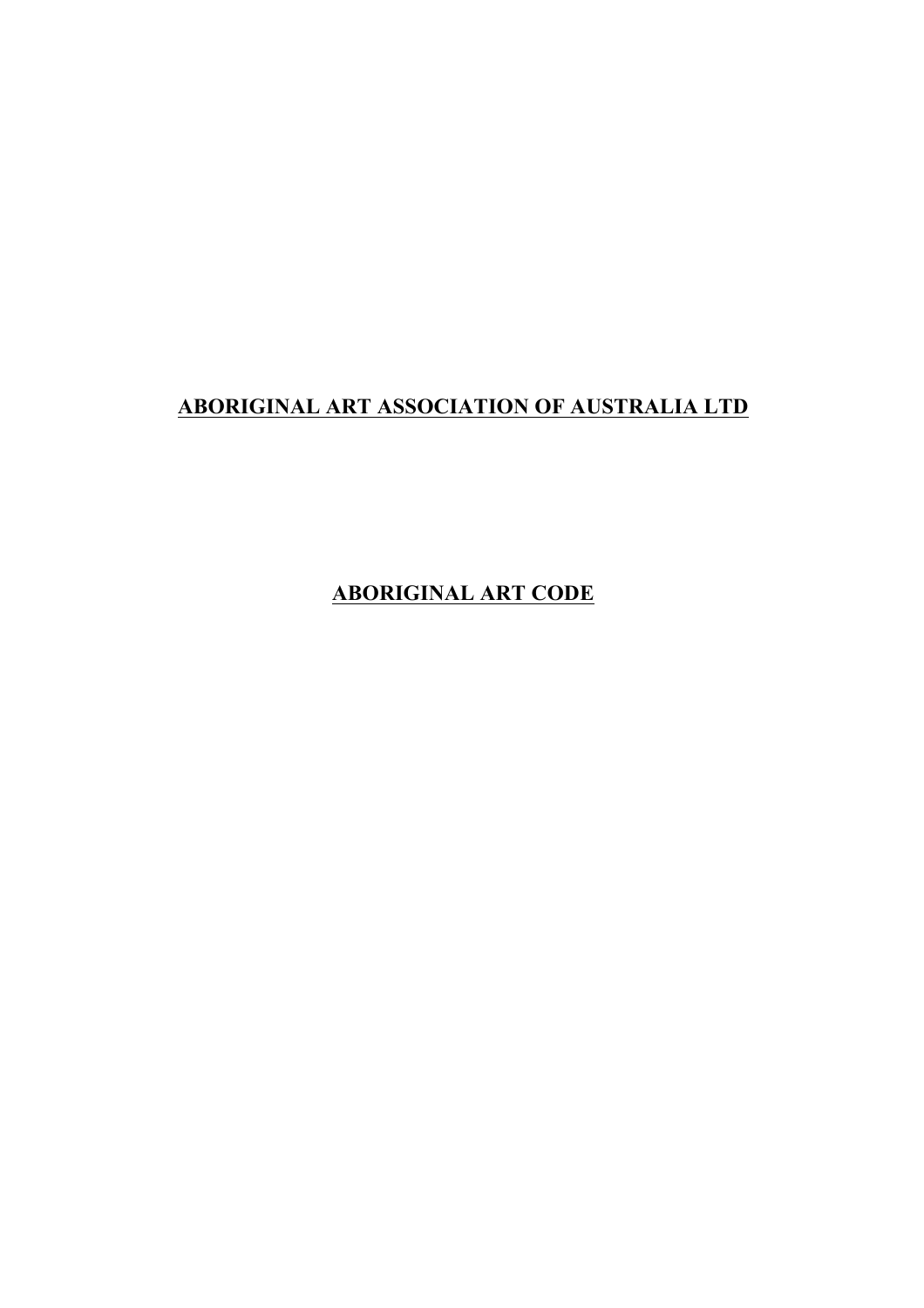- 1. Background to and Purpose of the Aboriginal Art Code
- 1.1 In response to the findings of the Senate Inquiry: Indigenous Art Securing the Future, the Aboriginal Art Association of Australia (AAAA) has developed the Aboriginal Art Code (Code).
- 1.2 Adoption of the Code is compulsory for Members of the AAAA and is administered by the AAAA.
- 1.3 The Code provides Members of the AAAA with binding rules, guidelines and structures to be observed in their dealings with Aboriginal artists. These rules, guidelines and structures are designed to provide a workable and equitable environment to operate in for Members and Artists.
- 1.4 Member's obligations are in addition to other ethical and business practice requirements set out in the Constitution.
- 2. General Standards of Conduct for Members
- 2.1 Members Must Act Honestly

Members must at all times act fairly, honestly, professionally and in good conscience when dealing with an Artist, whether they are dealing directly with the Artist or dealing with the Artist through an Artist's Representative. Examples of conduct that would not meet the required standard include, but are not limited to:

- (a) unfair or unreasonable conduct;
- (b) undue pressure or influence, including threats;
- (c) not acting in good faith;
- (d) paying an Artist by means of alcohol or drugs;
- (e) unfairly taking advantage of, or exploiting, an Artist; and
- (f) paying or agreeing to pay an Artist an amount or other consideration for the Artist's Artwork that is, in all the circumstances, not a fair or equitable amount or is otherwise against good conscience.
- 2.2 No Misleading or Deceptive Conduct

Members must not make false representations or engage in conduct which constitutes misleading or deceptive conduct or conduct that is likely to mislead or deceive, when dealing with a person in connection with Artwork.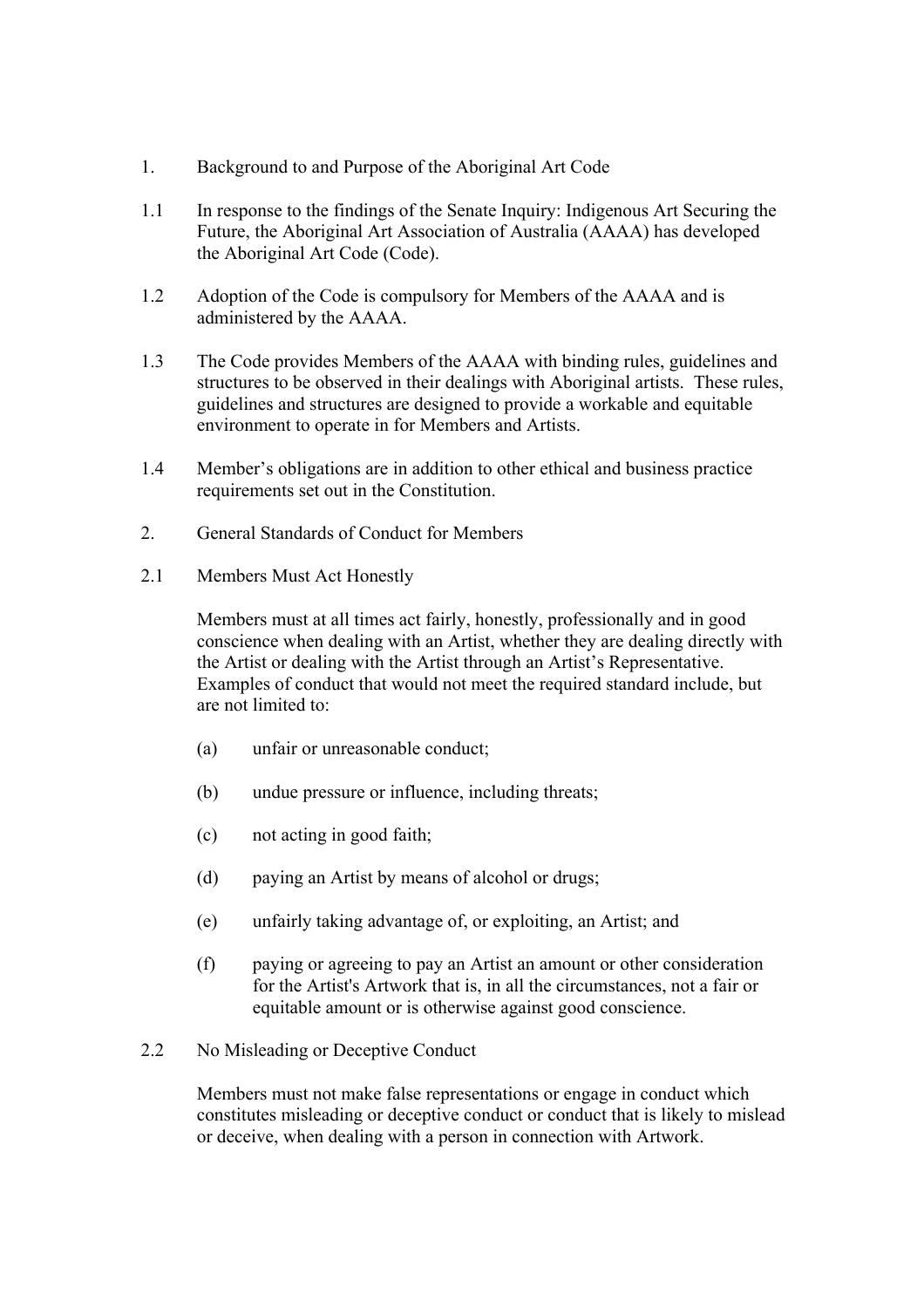Examples of misleading or deceptive conduct include, but are not limited to, a Member engaging in misleading or deceptive conduct about any of the following matters:

- (a) the authenticity or provenance of an Artwork;
- (b) the Artist the artwork is attributed to;
- (c) any sponsorship, approval or affiliation of an Artist (including an Artist's affiliation with a Member or an art centre);
- (d) the place of origin of an Artwork;
- (e) that an Artwork has been produced by an Aboriginal Artist or Artists; and
- (f) the Artwork's exhibition history, reference notes, authenticity statements or price.
- 2.3 Respect for Aboriginal Cultural Practices and Artist's Rights

Members must respect the rights of Artists and use their best endeavours to identify and adhere to applicable Indigenous cultural practices, including by:

- (a) respecting the Artist's Moral Rights and copyright in the Artwork, and obtaining the consent of the Artist before reproducing the Artwork (or permitting a third party to reproduce the Artwork) in any form;
- (b) not using the name and/or image of Artists who are deceased unless the Member has used their best endeavours to obtain permission from:
	- (i) that Artist, prior to their death, to use their name or image if they become deceased; or
	- (ii) the Artist's family, community or estate for the use of the deceased Artist's name and/or image; and
- (c) not marketing, promoting, displaying or selling Artwork or material (such as tjuringas or human remains) which a reasonable person would know contains content that the relevant Aboriginal community and/or traditional owners consider to be secret/sacred and/or restricted.

## 2.4 Care of Artwork

Members must take reasonable precautions and exercise all reasonable care in the handling and storage of any Artwork which is the property of an Artist to ensure that the Artwork is not damaged, destroyed or stolen while the Artwork is in the Member's possession or control.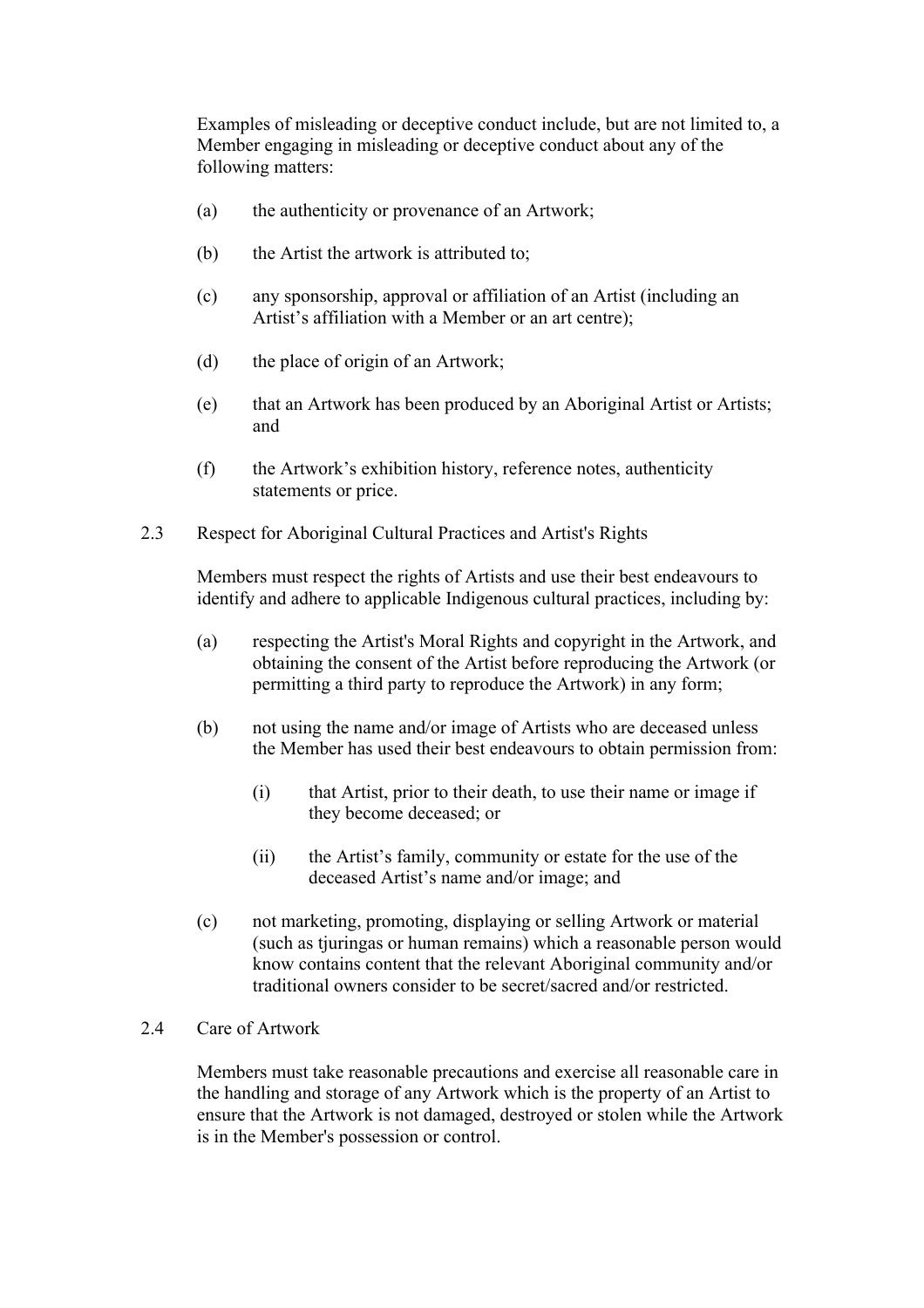## 3. Dealings with Artists

Members must use their best endeavours to ensure that every dealing with an Artist in relation to Artwork involves the informed consent of the Artist. The following clauses will assist Members to ensure they have the informed consent of Artists.

3.1 Provide a Clear Explanation of the Agreement

Before making an Agreement with an Artist in relation to Artwork, a Member must clearly explain to the Artist the key terms of the proposed Agreement, so that the Artist understands the Agreement (for example, using a translator if required). The explanation should be given by the Member to the Artist either directly or through an Artist's Representative in the manner requested by the Artist or Artist's Representative. If there is any doubt about whether the Artist fully understands the explanation, the Member must also give the Artist the opportunity to ask a third party for assistance to help the Artist to understand, and negotiate changes to, the proposed Agreement.

3.2 Agreements with Artists

An Agreement between a Member and an Artist in relation to Artwork (whether written or verbal) must cover the following key terms:

- (a) a description of the relevant Artwork(s), including the quantity and nature of the Artwork(s);
- (b) any limitation on the Artist's freedom to deal with other dealers or representatives;
- (c) whether the Member is acting as an Agent or in some other capacity;
- (d) the cooling-off rights (which must be in accordance with clause 3.3) and how the Agreement can otherwise be changed or terminated;
- (e) costs and payment terms for the Artwork (which must be in accordance with clause 3.4);
- (f) details about any exhibition in which the Artwork is to appear, and any associated promotional activities; and
- (g) any other information determined by the Board and notified to signatories to the Code from time to time.
- 3.3 Artist's Cooling-off Rights
	- (a) An Artist or Artist's Representative may terminate an Agreement within:
		- (i) 7 days after entering into the Agreement; or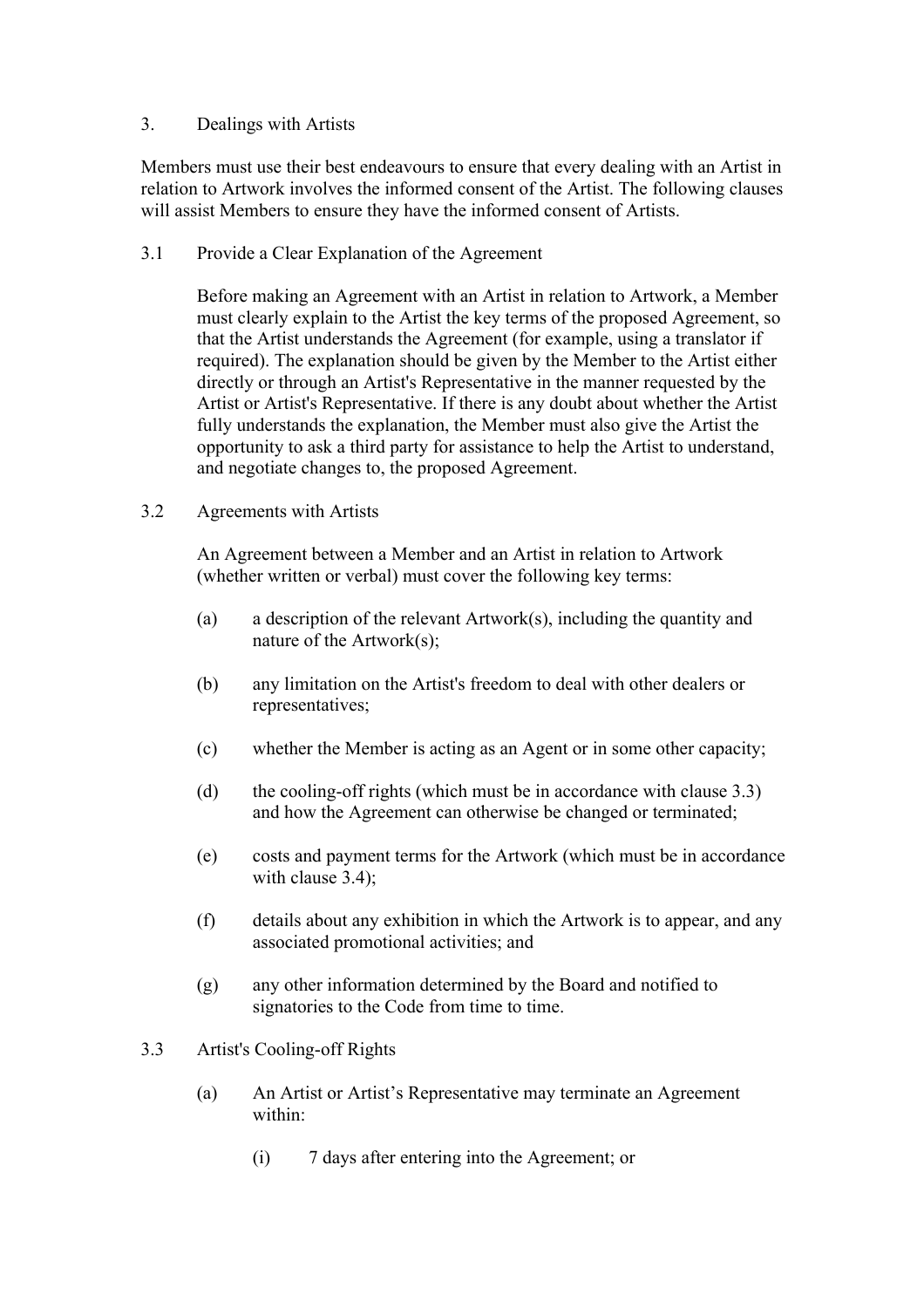- (ii) such longer period as is agreed between the parties.
- (b) A Member must not require the Artist to pay any fees, charges, penalties or compensation as a result of the Artist exercising coolingoff rights under this clause 3.3. However, where Artwork has been produced between the time of the Agreement and the time the Artist exercises their rights under clause 3.3, the Member is entitled to proceed to market the artwork and to recover their costs from the proceeds of the sale of the Artwork.
- 3.4 Payment for Artists

An Agreement must also cover the following in relation to each Artwork:

- (a) the amount of the payment and the means by which the payment will be made;
- (b) the date by which payment to the Artist will be made which (unless otherwise agreed) must be:
	- (i) where the Member is acting as an Agent, no later than 30 days after the end of the month in which the Member received all funds due from the sale of the Artwork; and
	- (ii) where the Member buys Artwork directly from the Artist, no later than 30 days after the Member takes possession of the Artwork;
- (c) if the Member is acting as an Agent, the amount of the Member's Commission;
- (d) any factors known to the Member that could affect the payment terms; and
- (e) the cost of any goods and services (e.g. canvas, paint, paintbrushes, framing, etc) to be deducted from the payment to the Artist (if any).
- 3.5 Exclusive Contracts

The Board recommends strongly against Trade, Associate and Corporate Members entering into exclusive contracts with Artists.

- 4. Record Keeping
- 4.1 Record Keeping by Members
	- (a) a Member must keep records of all dealings with Artists, providing clear evidence of the key terms, and performance of those key terms, of any Agreement between the Member and Artist (the Records).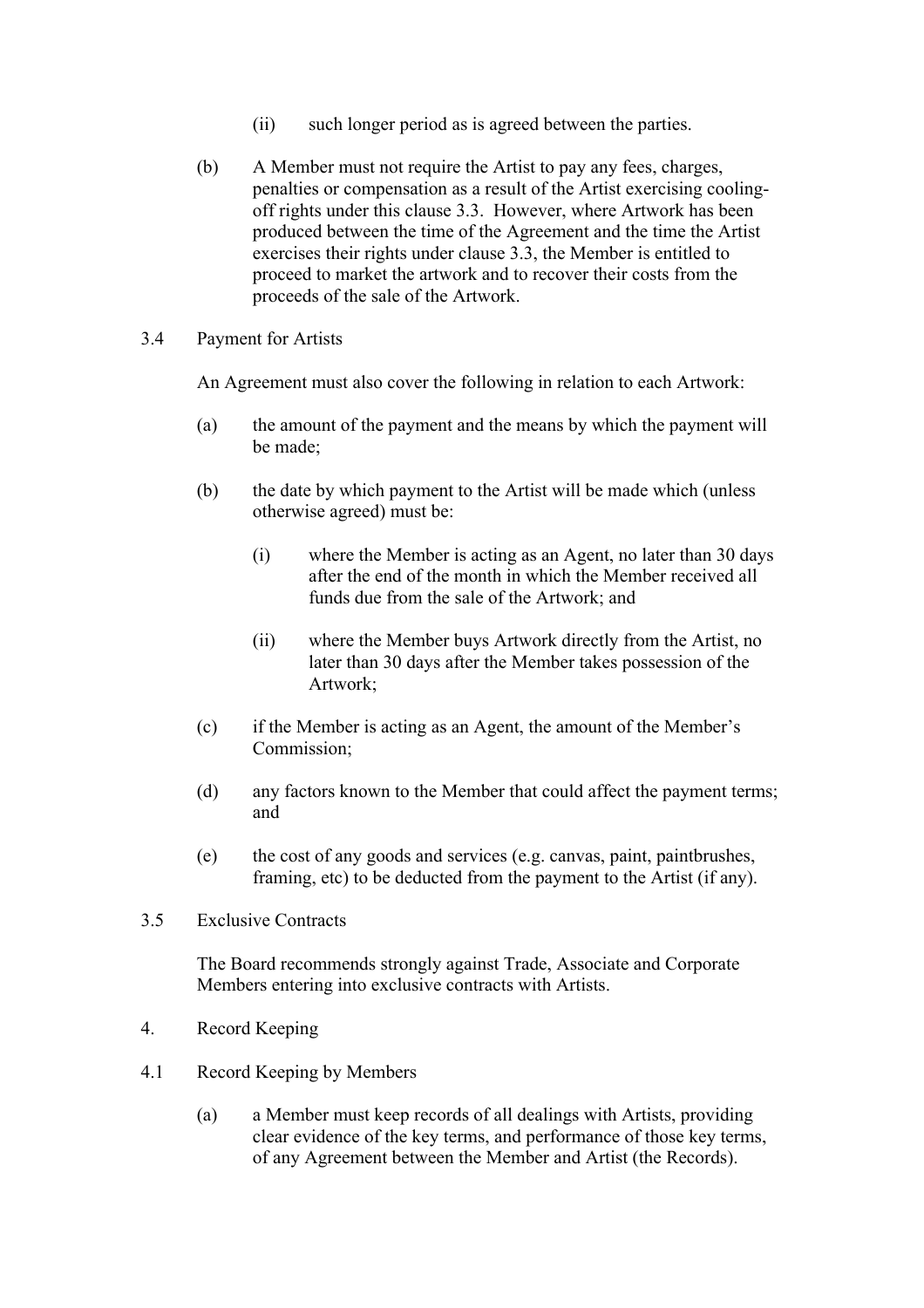- (b) If the Member is an Agent, the Member's Records should also include:
	- (i) details of Artwork held by the Member for sale;
	- (ii) the dates of sale of Artwork by the Member; and
	- (iii) the type and quantity of Artwork sold by the Member and:
		- (A) the price received by the Member for the Artwork sold; and
		- (B) details of the payment to the Artist (including the amount, date and method of payment) and details of each amount deducted by the Member from the sale price of the Artwork (for example, the Member's Commission on the sale).
- (c) If the Member purchases Artwork and subsequently on-sells the Artwork, the Member's Records should also record the price the Member was paid for the sale of that Artwork.
- 4.2 Request for Member's Records
	- (a) A Member must provide a copy of the Member's Records that relate to an Artist or Artwork to the Artist within 14 days of a request by the Artist (either directly or through an Artist's Representative), provided that the Member is not obliged to make the same Records available to an Artist more than once every 30 days.
	- (b) The Member must provide a copy of the Member's Records to the AAAA, in response to a request in writing by the AAAA, within 14 days.
- 5. Certificates of Authenticity
- 5.1 Requirement for Certificates of Authenticity
	- (a) Subject to clause 5.2, a Trade or Associate Member who receives an Artwork directly from an Artist must create a Certificate of Authenticity for that Artwork.
	- (b) A Certificate of Authenticity must:
		- (i) state that it is an 'Aboriginal Art Code Certificate';
		- (ii) name the Artist or Artists who created the Artwork;
		- (iii) to the extent known, identify where and when the Artwork was created;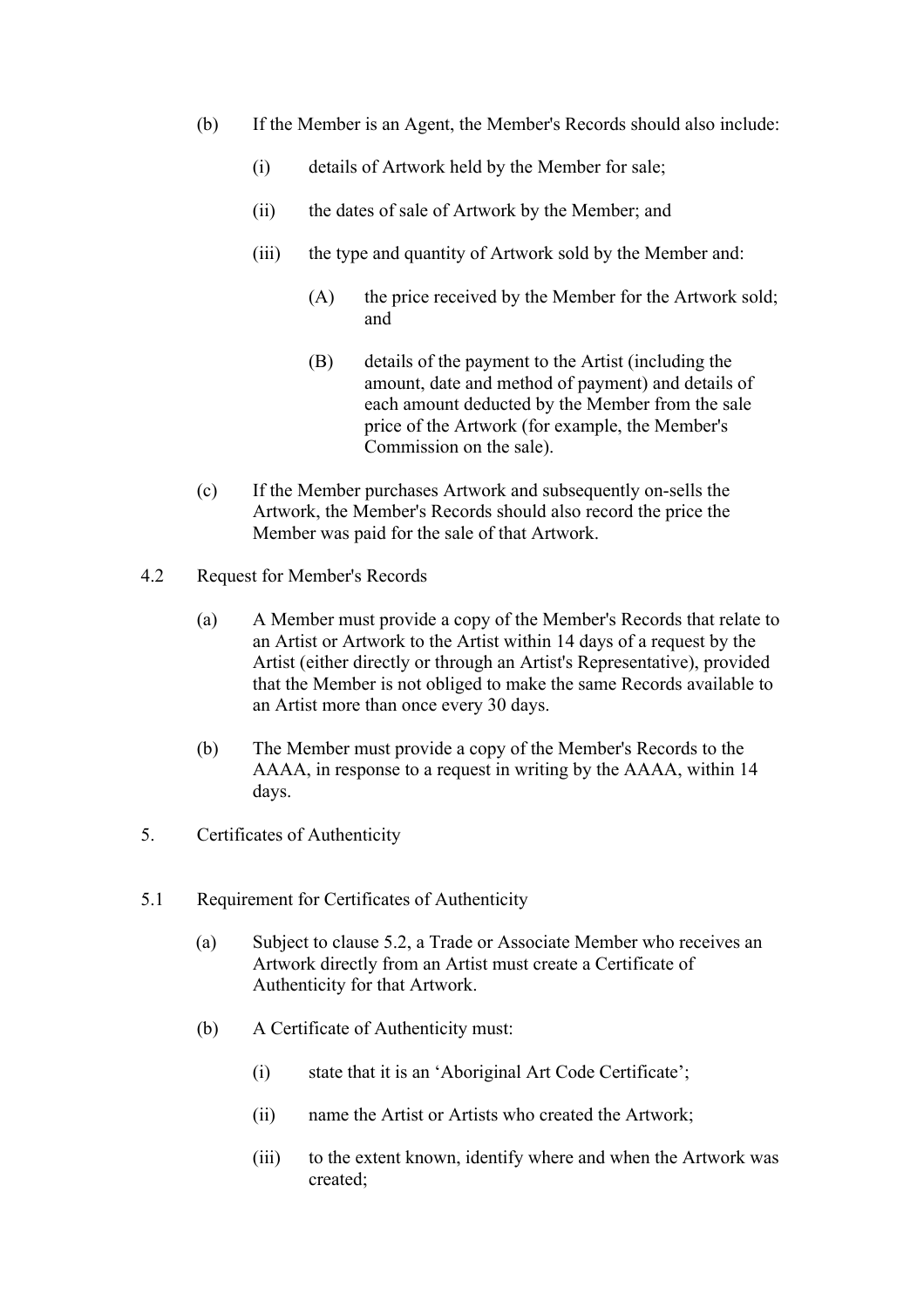- (iv) provide a description of the size of the Artwork, the media used to create the Artwork and of the title (if any) attributed by the Artist to the Artwork;
- (v) identify the Trade or Associate Member and state that they are 'Signatory to the Aboriginal Art Code'; and
- (vi) contain a signed declaration from the Trade or Associate Member confirming the accuracy of the details set out in the Certificate.
- (c) For the avoidance of doubt, a Certificate of Authenticity may be created only by a Trade or Associate Member and it should accompany the relevant Artwork when sold.
- 5.2 Exemption from Requirement for Certificate of Authenticity

A Certificate of Authenticity is not required to accompany an Artwork when sold if:

- (a) the Artwork is sold for less than \$1,000 or any other amount specified by the Board from time to time; or
- (b) the Trade or Associate Member who dealt with the Artist (either directly, or indirectly) can demonstrate that the Artist did not want a Certificate of Authenticity to be created for that Artwork.
- 5.3 Due Diligence Where No Certificate of Authenticity

Before a Trade or Associate Member acquires Artwork from a person other than the Artist who created the Artwork and for which there is no Certificate of Authenticity, the Member must carry out reasonable due diligence to ensure that the relevant provenance, credibility and authenticity details are confirmed. If those details cannot be confirmed, the Member must not deal with that Artwork.

- 6. Definitions and Interpretation
- 6.1 Definitions

In this Code:

'Aboriginal' means someone of Aboriginal or Torres Strait Islander descent.

'Agent' means a person or organisation who sells Artwork for or on behalf of an Artist in return for a Commission.

'Agreement' means a written or verbal agreement between a Member and an Artist for the supply or acquisition of Artwork.